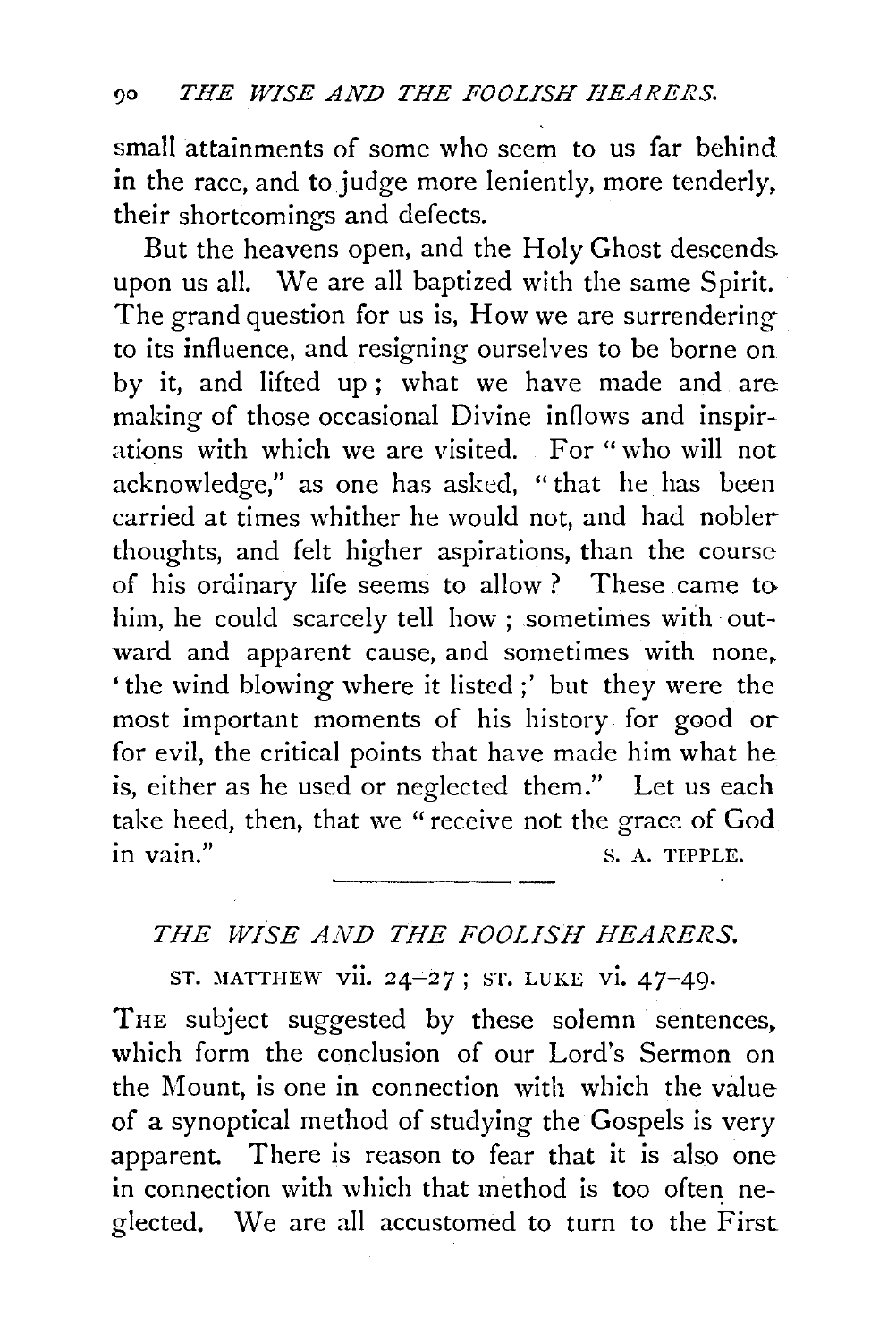Gospel for anything pertaining to the great discourse on the kingdom of God and its righteousness, scarcely taking the trouble to turn to the Third to see how the matter is put there. The practice is excusable on the ground that the version of the Sermon in Matthew is so much fuller than in Luke. But it is seldom safe to omit comparison where more than one account is given of the same incident or saying, and the consequence of such neglect in the case of the passage above cited may be serious. We may miss the point of our Lord's words, and fail to find the key to their true interpretation. For while it may be admitted that here also Matthew's version is the fuller, and probably also on the whole the more accurate, there is one very important point which comes out more clearly in the version given by the Third Evangelist. When we read of one man building his house on the rock, and of another building his house on the sand, we are apt to suppose· that the point of the contrast lies in the selection made by the two men, respectively, of a foundation whereon to build. The wise man selects rock for his foundation, the foolish man selects sand; and he is foolish because he makes a bad selection-his folly consists in an error of judgment after due deliberation. Hence the theme suggested by the passage is often put, for pulpit purposes, in this form: " The Two Foundations." But the truth is that the contrast intended is not that between two men deliberately selecting different foundations on which to build, but that between two men, one of whom makes the foundation a matter of deliberate consideration, while the other, on the contrary, never takes a moment's thought about a foundation, but proceeds to build at hap-hazard, on the surface,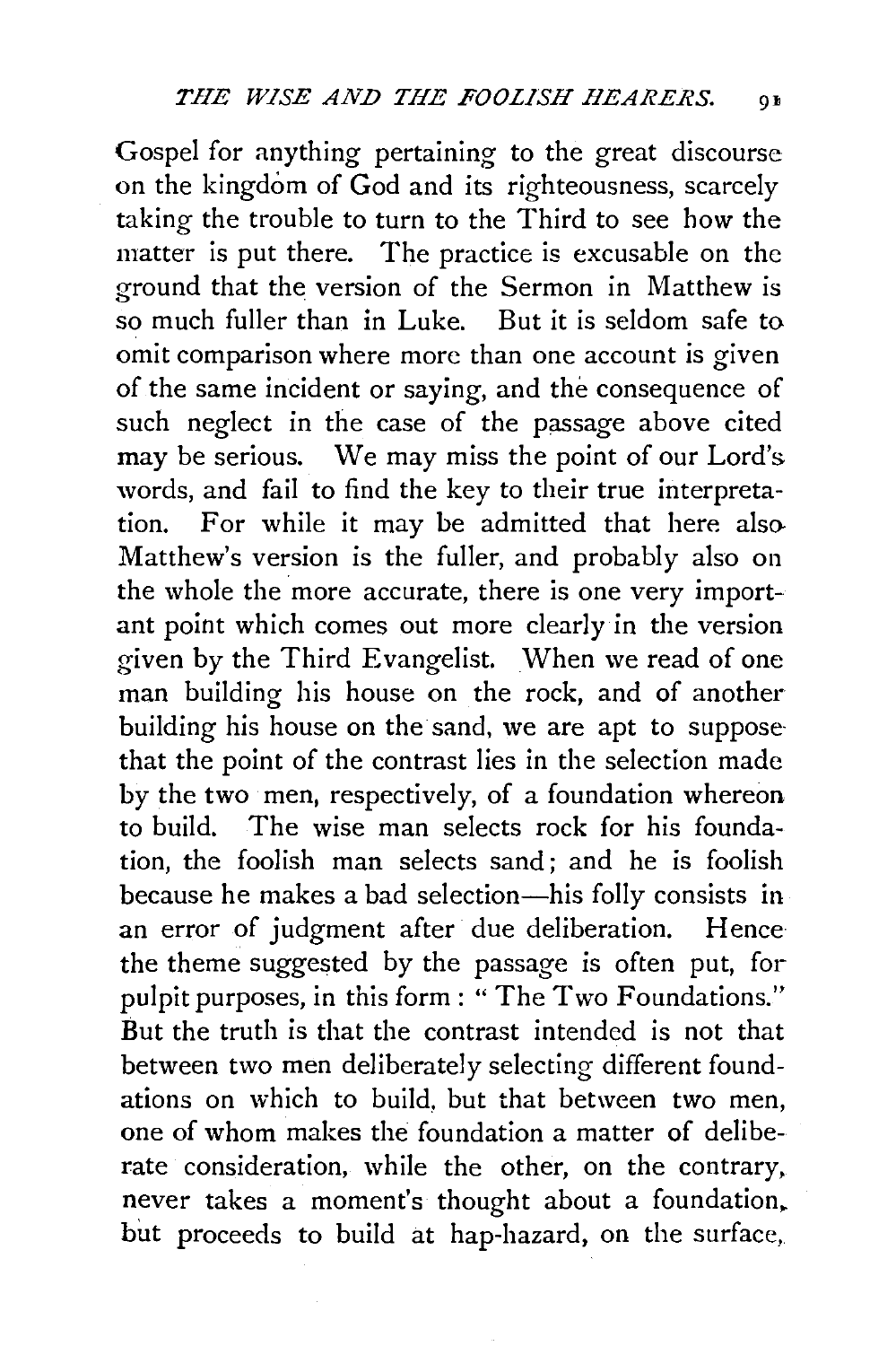anywhere, just where he happens to be--on the loose sand on the banks, or even in the bed, of a river dried up by the severe drought and scorching heat of summer, as rivers are so apt to be in the East. Insight into the whole connection of thought in the Sermon might lead us to this conclusion, even were we to confine our attention to Matthew's narrative; but it is *forced* on our attention by the way in which Luke reports Christ's words. He that heareth and doeth is said to be like a man who "built a house, and digged deep, and hid the foundations on the rock : " and he that heareth and doeth not is said to be like a man "that, *without a foundation*,<sup>*1*</sup> built a house upon the earth." That is, the one takes great pains with the foundation of his house, digs below the surface, and goes deep in digging; 2 continues digging, in short, till he comes down to the rock, which cannot be washed away by the flood, should the waters of the neighbouring stream ever happen to rise to the level of his dwelling: the other takes no pains with the foundation, provides none indeed, but begins at once to build on the surface of the ground.<sup>3</sup> Evidently this foolish man is not one who makes a mistake in judgment as to the best foundation for a house, judging sand to be the best, which in certain circumstances it really is; but, rather, one who loses sight of the fact that the found-

<sup>2</sup> oς *ίσκαψεν και <i>iβά*ευνεν. On these words Kitto remarks: "At this very day the mode of building in Christ's own town of Nazareth suggests the source of this image. Dr. Robinson was entertained in the house of a Greek Arab. The house had just been built, and was not yet finished. In order to lay the foundations, he had dug down to the solid rock, as is usual throughout the country here, to the depth of thirty feet, and then built up arches."-"The Pictorial Bible."

<sup>3</sup> Bengel seems to have noticed the true point of contrast. His note on Luke vi. 49 is: " *6•piXwv, jtmdameutum,* artificiale, *petra,* naturale. llli opponitur carentia fundamenti; huic terra mera."

<sup>&</sup>lt;sup>1</sup> χωρίς θεμελίου.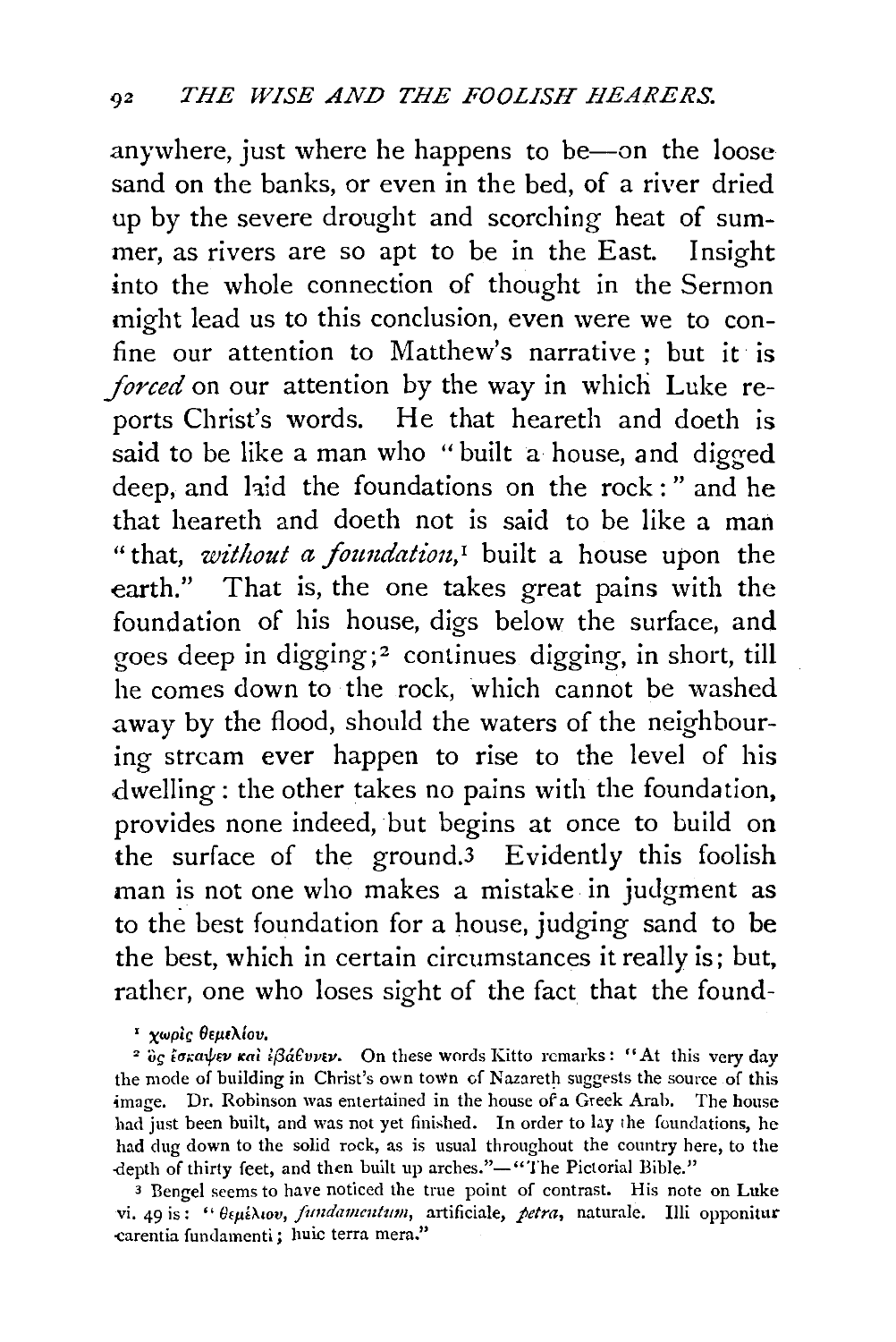ation of a house is a matter of prime importance, and thoughtlessly begins to build, like children who amuse themselves by erecting miniature houses on the seashore within high-water mark, destined to be washed away a few hours after by the in-rolling tide.

Having by a careful inspection of the texts ascertained this important fact, let us now see what light it throws on the interpretation of the whole passage.

1. In the light of the true distinction between the two builders, as above stated, we can see the special appropriateness of the emblems employed by our Lord to represent two different types of men in reference to religion. On the general appropriateness of these emblems it is unnecessary to dilate, as that must be obvious to all. The building of a house is manifestly an apt emblem of the profession and practice of religion. In their religion men provide for their souls something analogous to that which a house is for their bodies. The analogy might be drawn out into several particulars. Thus, a house is for rest-it is our place of abode, our home. In like manner, religion is the rest of the soul, as is implied in such texts as the following: "Return unto thy rest, 0 my soul, for the Lord hath dealt bountifully with thee ;" " Lord, thou hast been our dwelling-place in all generations ;" "I shall dwell in the house of the Lord for ever." The idea underlying these familiar Bible sayings is that, through the culture of the religious affections, a man provides for himself a home for the soul. Again, a house is for shelter from the elements, from cold, rain, snow, stormy winds. In like manner, religion is the soul's shelter from sin, temptation, fear, and care, as we are taught by the beautiful words of Psalm xci. : "He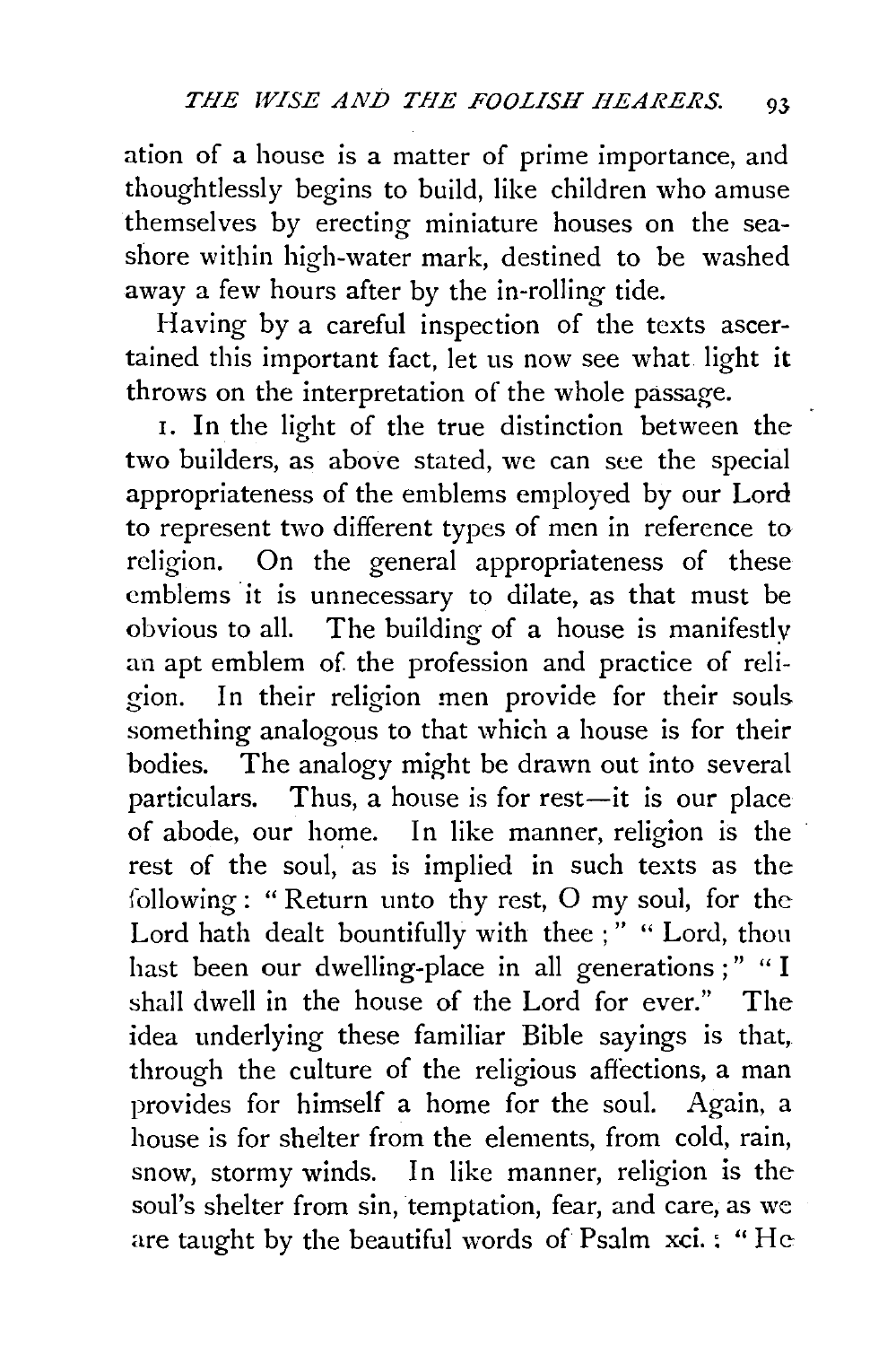that dwelleth in the secret place of the Most High shall abide under the shadow of the Almighty. I will say of the Lord, He is my refuge and my fortress: my God ; in him will I trust." Yet again, a house is for comfort: it is not only the place of our abode, to which we always return from our wanderings, and after the duties of the day are over ; it is not merely a place of shelter from the elements ; but, furthermore and above all, it is the scene of domestic happiness and peace. Even so is religion the bliss of the soul. " Blessed are they that dwell in thy house;" "Blessed is the man whom thou choosest, and causest to approach to thee, that he may dwell in thy courts."

Thus far the figures of this passage are evidently apposite to the purpose to which they are applied. But a difficulty may be felt in reference to the house built on the *sand*, especially when we think of it as built in the hap-hazard manner suggested by Luke's version of our Lord's words. If it were a case of a man committing an error in judgment in the selection of a foundation, one might feel less perplexity ; for to err is human. But can we conceive of any man being so utterly foolish as to build a house on the loose sand, liable to be blown down by a hurricane, and even to be washed away by the mountain torrent when it comes down in full flood ? Men do build houses at the foot of a volcanic mountain, but a volcanic eruption is an event of comparatively rare occurrence, and men feel that it is a risk they may without absolute folly run. But a flood in a river is a thing of annual, or even more frequent, occurrence; and it seems to violate all natural probability to represent men as acting in entire disregard of so great a *risk.* But in this very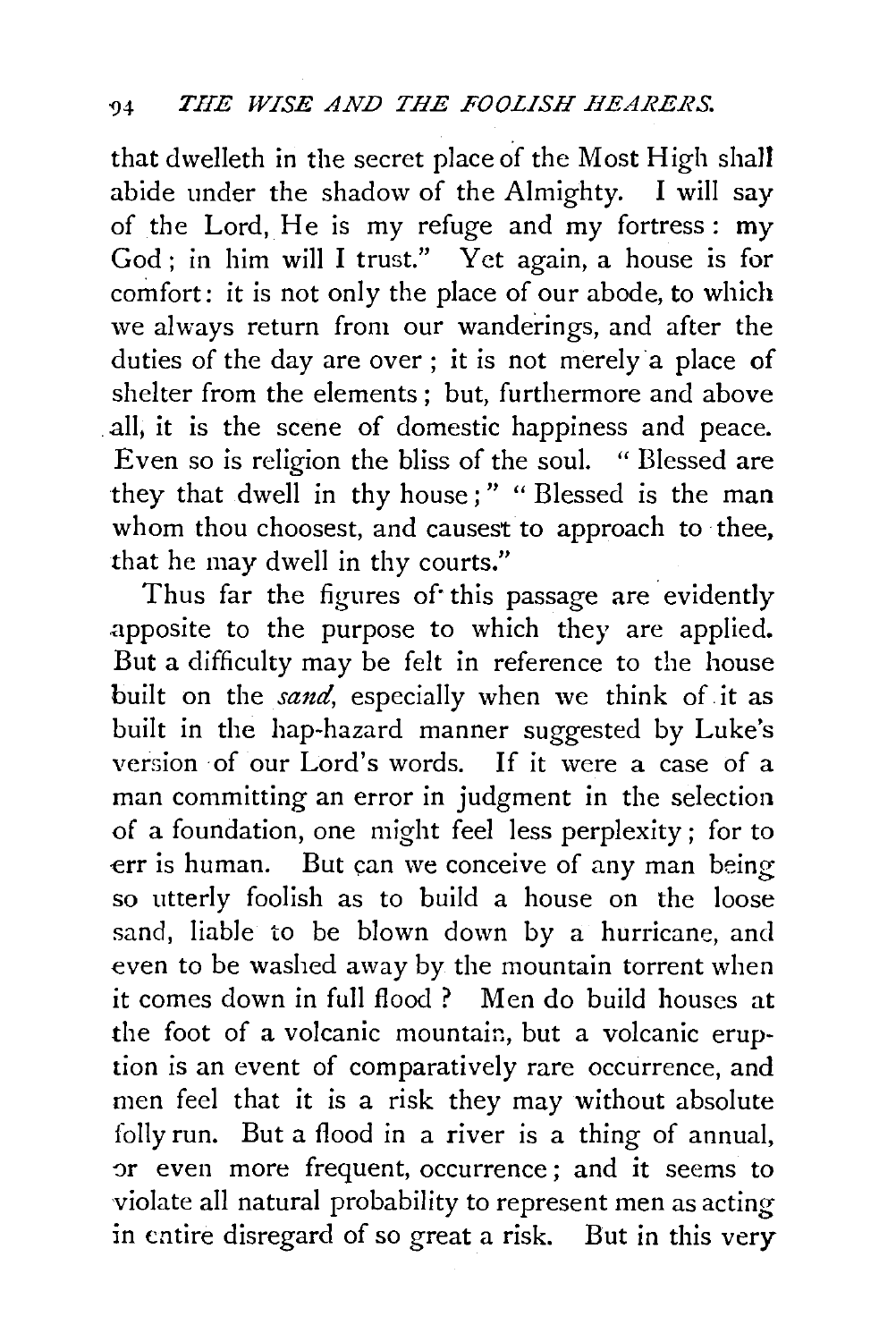violation of probability lies the very point and peculiar appositeness of the metaphor. For Christ would suggest that men do in religion things the like of which they would not dream of doing in the ordinary affairs of life; and the implied asser:ion is unhappily too true. 'Without doubt it would be difficult to find men anywhere who do not, in the building of their houses, take all possible precaution against the destruction of them by the elements. But the fact is that just such folly is not uncommon in religion ; so that, to describe the case truly, the Preacher was under the necessity of violating natural probability in his choice of a figure to describe the character of the man who hears and does not. If He had described the latter as taking into consideration where he might best build his house, and at last resolving to build on sand, He would have given him credit for more thoughtfulness and thoroughness than he possesses ; for inconsiderateness is characteristic of the type of men to which he belongs. They are not in earnest in religion ; they only play at being religious; at most they are but half in earnest. Thus what on first view appears to be an infelicity in the metaphor employed to describe the man who heareth and doeth not, is seen, after due reflection, to be its very point of merit. And when this is understood, we are at the same time impressed with the peculiar appositeness of the other comparison, of the man who heareth and doeth, to one who, being minded to build a house, begins by digging, and going deep in digging, for a foundation. It points him out in contrast to the other as one who considers well what he is about, bears in mind all the uses of a house, and all that it may have to endure. In a word, his characteristics are con-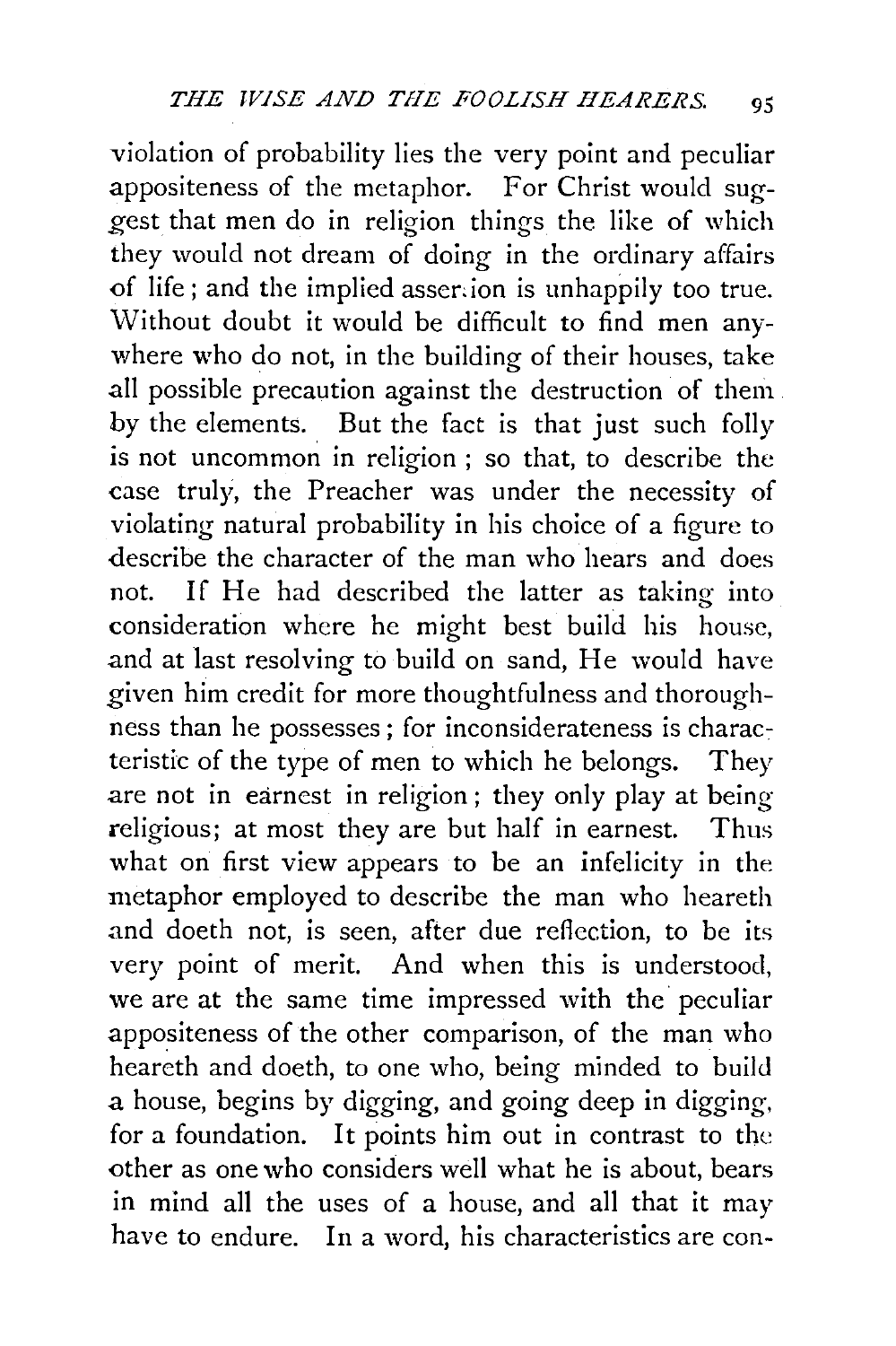siderateness and thoroughness, as those of the other are inconsiderateness and superficiality.

2. But the difference between the two classes of men spoken of by the Preacher is too important to be disposed of in a sentence, and we must therefore now consider more fully what light is thrown on that topic by the contrast drawn between the two builders. Our Lord Himself distinguishes the two classes by representing a man of the one class as one who heareth his sayings and doeth them, and a man of the other class as one who heareth his sayings and doeth them not The distinction is sufficiently definite for practical purposes. We all have an approximately correct idea of the two types of character thus discriminated. We know pretty well what sort of a man he who hears and does is. He is one who is in thorough earnest in religion, who has it for his constant aim to be, in heart and life, in conformity with the will of Christ as made known in his recorded teaching, and maintains a persistent resolute effort to accomplish his aim; one who devoutly desires and constantly strives to be in thought, feeling, and conduct, in harmony with the Beatitudes ; and with the exposition of the law given by Christ as a searching spiritual law, meant to regulate, not merely outward actions, but inward dispositions; and with the portraiture of the true religion as. aiming at glorifying God, not at gaining reputation for ourselves; and with the charming description of the life of faith as a childlike trust in God our Father which raises us, above fear and care, 'nto a serene atmosphere of cheerfulness and hope, in which we can rejoice evermore, pray without ceasing, and in everything give thanks. He is not one, we understand, who has at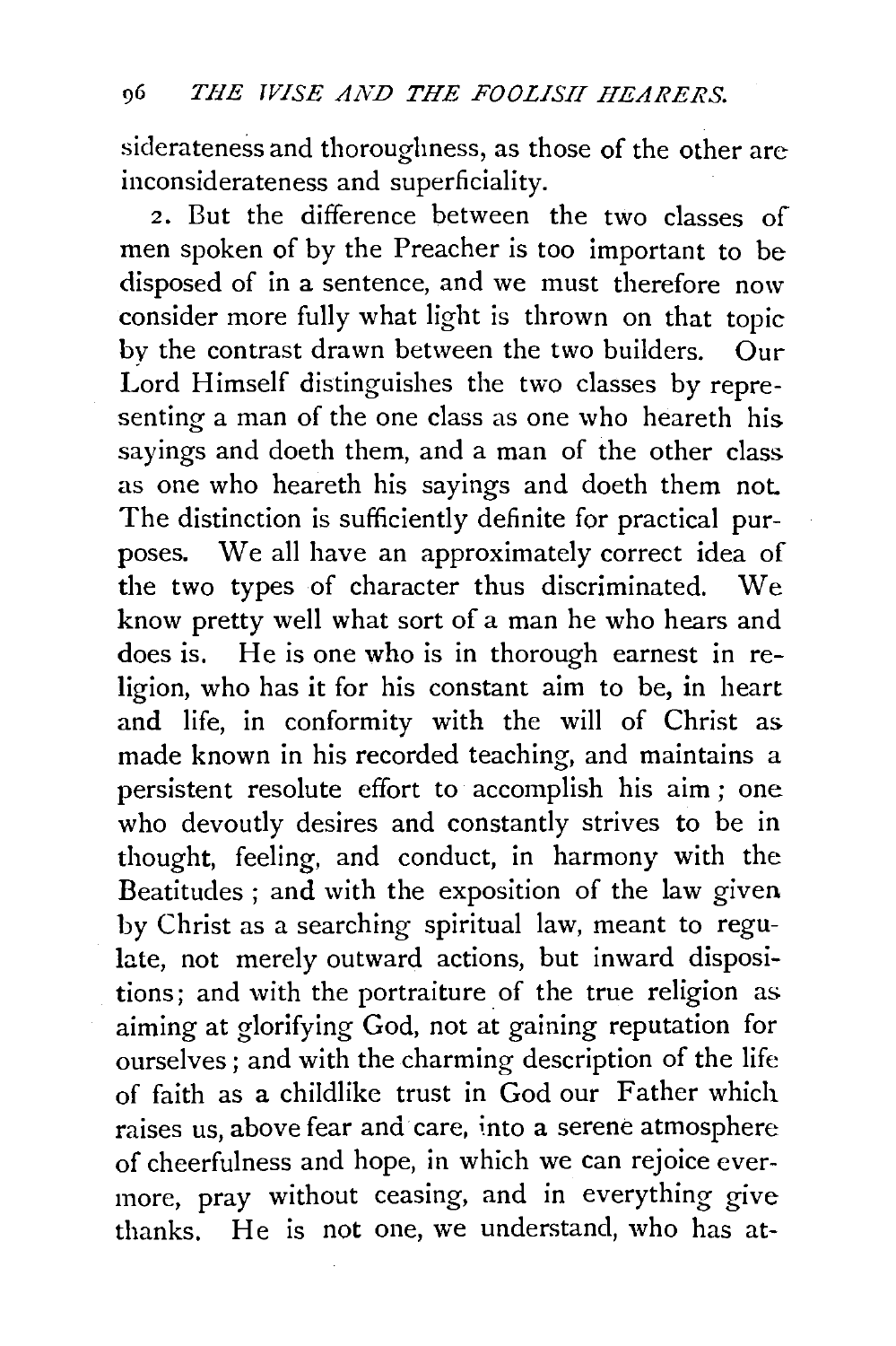tained unto perfection in charity and humility and purity of heart, and meekness and singleness of mind, and abhorrence of ostentation in praying and almsgiving and fasting, and unworldliness and childlike trust in a never-sleeping Providence. But he is one who is not contented with merely hearing and admiring the fine sayings of Jesus about these things, admitting them to be very beautiful, and at the same time voting them utterly impracticable, but is minded to live under the power of those Divine words; and seeing clearly, as every man of tender conscience must see, how far short he comes of the lofty ideal embodied therein, he is deeply humbled, and mourns over his worldliness, vanity, and unbelief, the impurity of his heart and the unholiness of his life, and thus is as far as possible from the self-complacency of the Pharisee, and rather inclined to take his place beside the publican, and pray, " God be merciful to me." Understanding the "doing" ascribed to the right-minded hearer in this way, we have no difficulty in removing from our Lord's description of him any appearance of an unevangelic legalism, or in perceiving its perfect compatibility with the great New Testament doctrine that salvation is of grace received by faith. No man who is thoroughly in sympathy with the teaching of the Sermon on the Mount is in danger of making any serious mistake as to the footing on which he stands before God. Thoroughgoing moral earnestness is the sure road to faith in Divine grace as the source of salvation, as the history of Paul and of Luther shews. A little earnestness may make a man a *Pharisee,* but a great consuming earnestness will make him a *Christian*, after the Pauline type.

vol. 1x. 7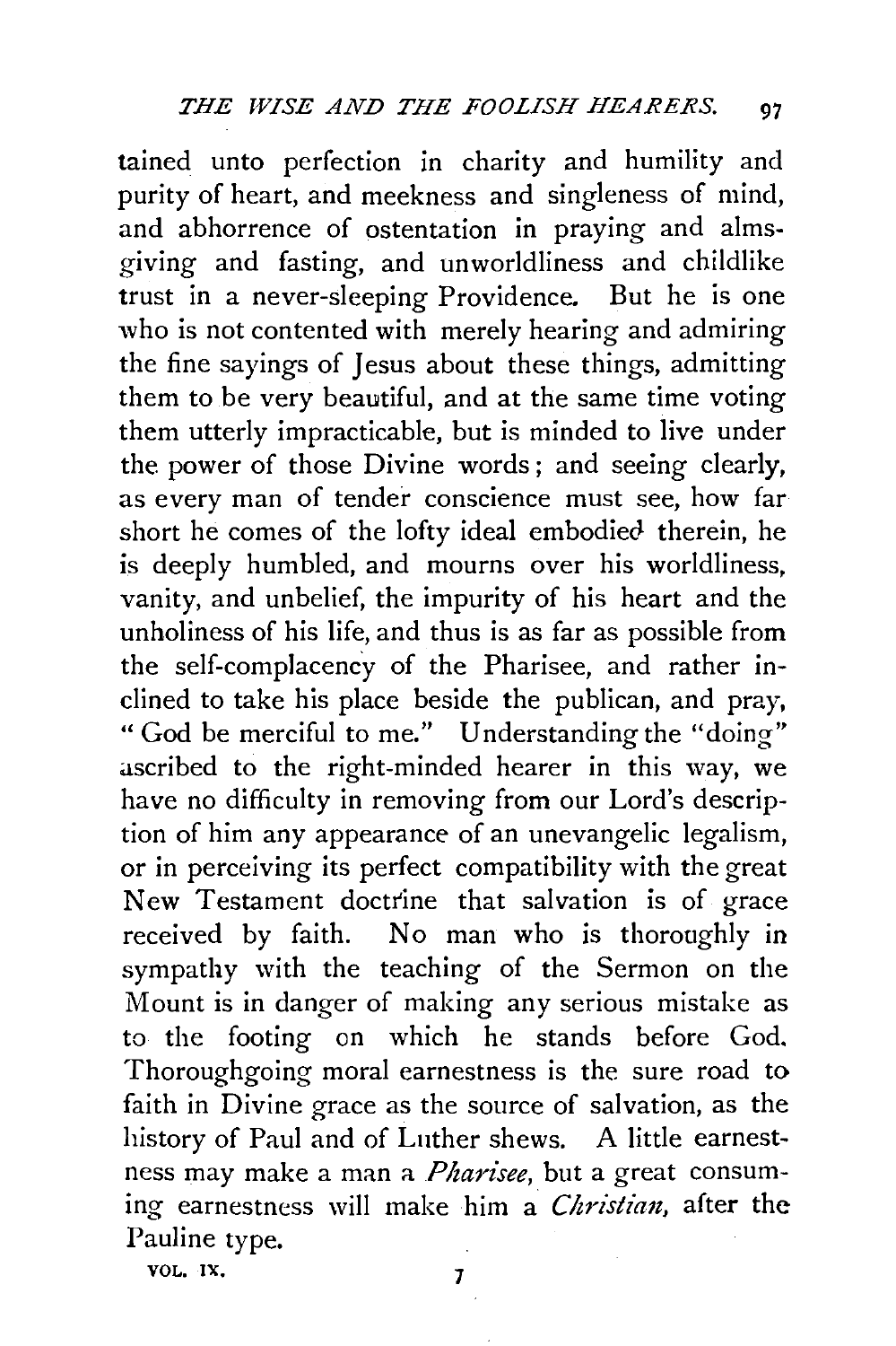We know, then, what sort of man he is who heareth and doeth. And we have no great difficulty in forming a tolerably correct notion of the other sort of man, who heareth and doeth not. When Christ gives him credit for "hearing," we assume that He means by hearing, everything short of doing. He does not mean to put the distinction between the two classes thus : Whoso heareth my sayings with rapt attention, and with enjoyment of the sentiments uttered, is the right sort of disciple ; and whoso heareth listlessly, with his thoughts wandering on other things, is the wrong sort of disciple. He assumes even the worst part of his audience to be attentive delighted hearers. I question if He would have deemed such listless hearers as we are too familiar with in these days worthy of the name of hearers. Nay, I question if, among the crowd assembled on the grassy slopes of the hill of Galilee, to hear the Prophet of Nazareth, there were any such listless non-hearing hearers, who, while the Speaker discoursed on the high things pertaining to the kingdom of God, were thinking of their crops, or their merchandise, or their household cares, or their amusements. The people who composed that crowd had come for the express purpose of hearing the remarkable Person who spoke to them, and not in mechanical compliance with religious custom ; and it may be regarded as certain that they all listened with fixed attention and unfeigned pleasure while He discoursed of the beatitudes of the kingdom, and of its pure inward morality, and of its heavenly charity, and of the aversion to ostentation characteristic of its citizens, and of their unworldliness and childlike trust in Providence ; all, at least, save the very few artificial, morally per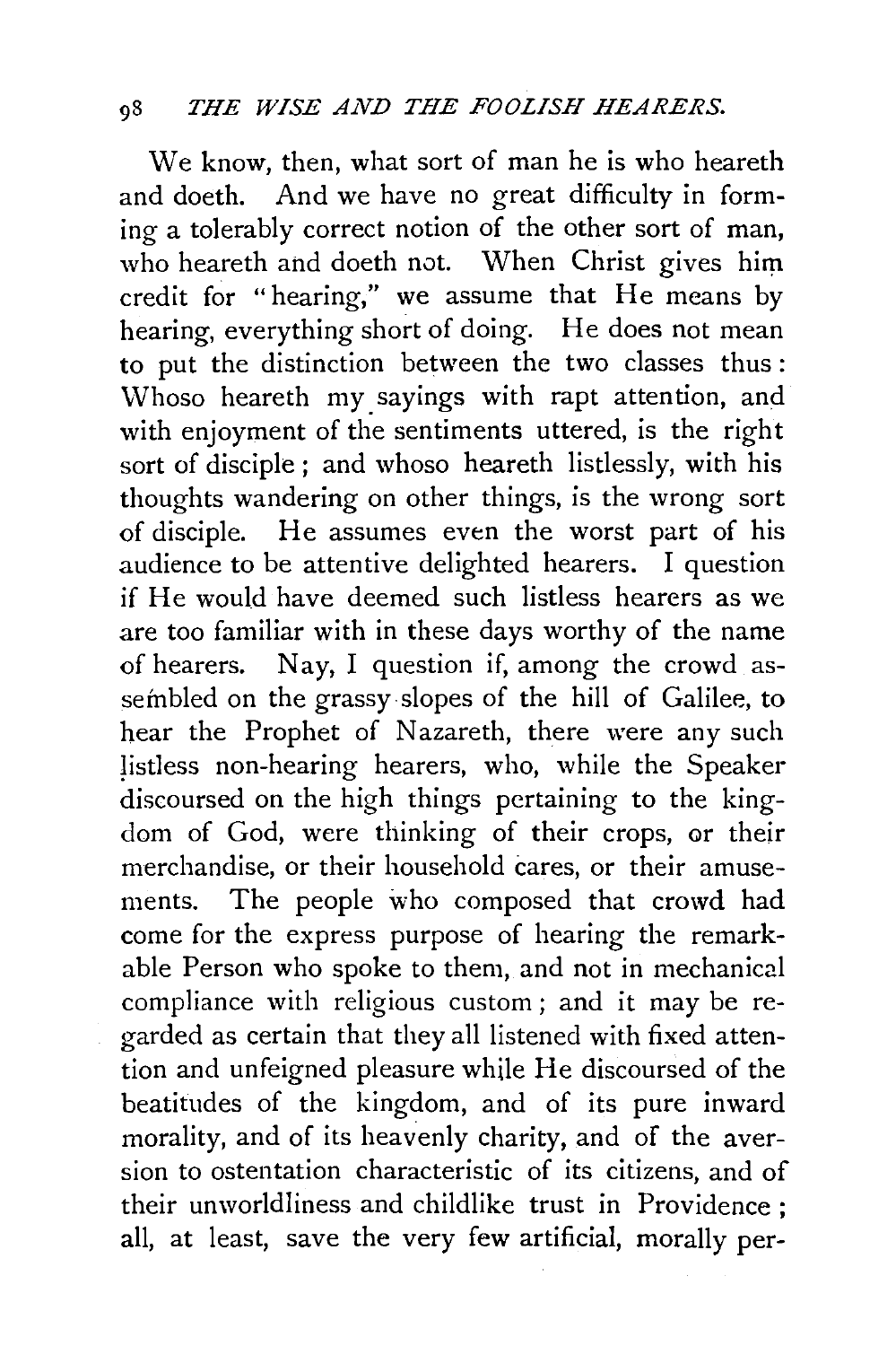verse, religionists, incapable of appreciating anything natural and true and unsophisticated, who might happen to be present, listening with attention enough, but without sympathy.

All heard with pleasure, but the class we now speak of heard and did not. Before experience, one would say the dissociation of doing from such hearing was very unlikely, if not impossible. But experience teaches us that it is neither impossible nor very rare. There are people at all times like those in Israel of whom Ezekiel complains, who talked about him as men talk now about any pulpit celebrity; who sat in groups by the town wall and at the doorsteps, and conversed about the prophet, saying to each other, "Come, I pray you, and hear the word of the Lord." They were all very ready to come and hear. They came in a body; they sat before the prophet, with intent to listen devoutly, as became God's people. They came, they sat down, . they heard ; but they did not do. With their mouth they shewed much love, but their heart went after their £ovetousness ; and the poor prophet was unto them as a very lovely song of one that hath a pleasant voice, .and can play well on an instrument. They heard his words with delight, but they did them not ; they liked his song, but as for translating the poetry into prose, and embodying the sentiment in conduct, that they never for a moment dreamed of.

But it is not necessary to suppose that the neglect of doing, on the part of those whom our Lord had in view, is to be taken so absolutely as it is exhibited in the graphic representation of Ezekiel. In actual experience, we do not always find that men whose religious character is sentimental and hollow wholly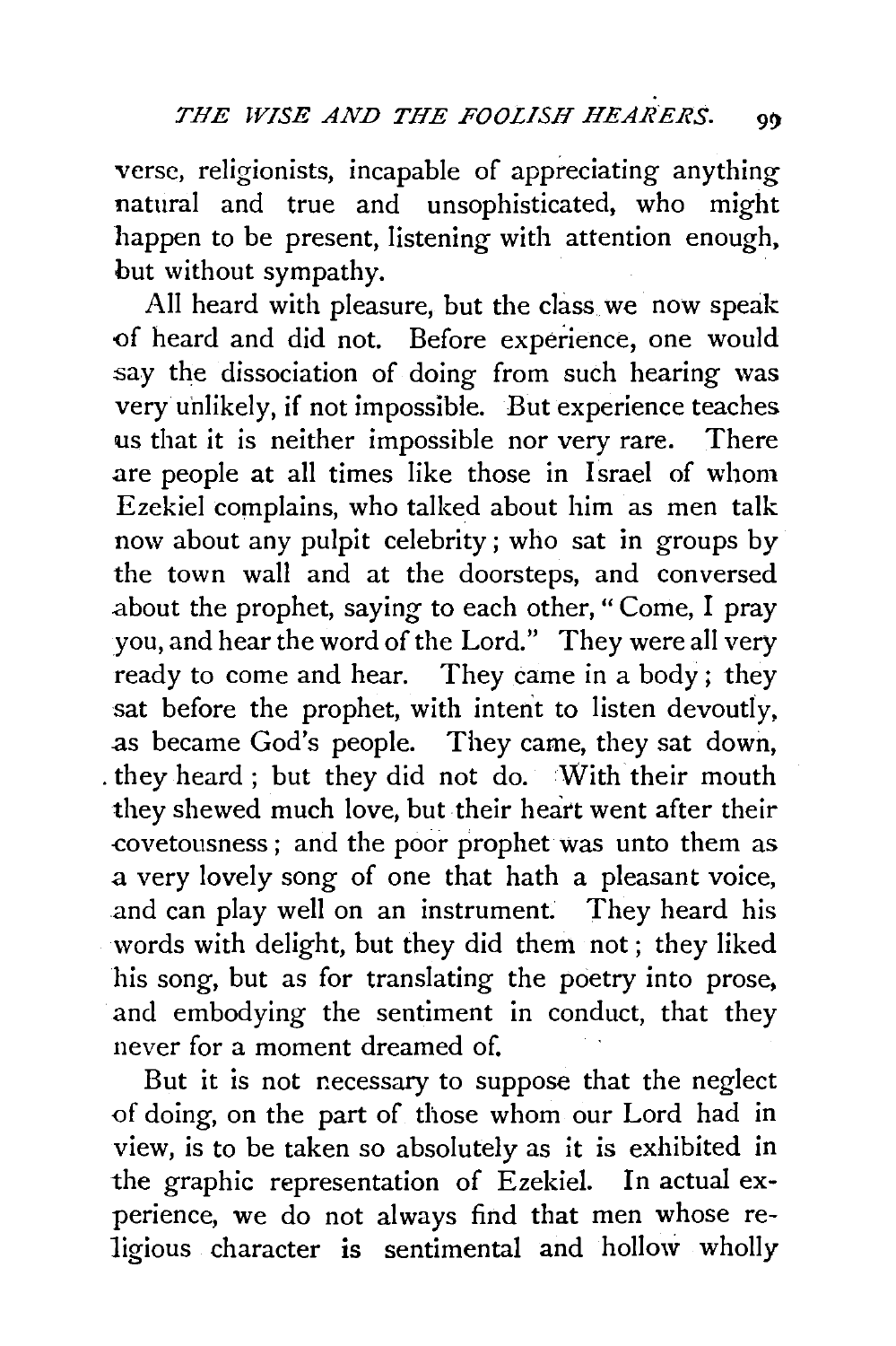neglect the practice of duties. On the contrary, we often see them busying themselves in "good works" of the technical or conventional sort. We cannot. therefore, draw a hard and fast line between the two classes, and say, The one are doers ; the other, nondoers, We require some test to distinguish between doers and doers-between the doing which deserves. the name, and the doing which does not. And here the contrast between the builders, as above explained. comes to our aid, supplying us with a ready means of ascertaining in what respects precisely the two classes. of hearers differ from each other. It will be observed that in the figurative representation both men appear as building a house. The difference between the wise man and the foolish is not that the wise man builds for himself a house, and that the foolish is content to do without one, not seeing any necessity for it in the dry warm weather of summer. Both build, and the difference lies in the quality of their work. One looks well to his foundation, the other never thinks of a foundation, but commences to build on the surface at haphazard. So stands the contrast in the figure. What is the moral import of it ?

Two points of difference in character are clearly hinted at. *First*, the wise builder has a prudent regard to the future. He anticipates the coming of storms. and he aims at being well provided against these. The foolish builder, on the contrary, thinks only of the present. If all is well to-day, he reeks not of to-morrow, and the storms it may bring. *Second,* the wise builder does not look merely to appearance. The question with him is not, What will look well? but, What will stand, being founded on the rock? The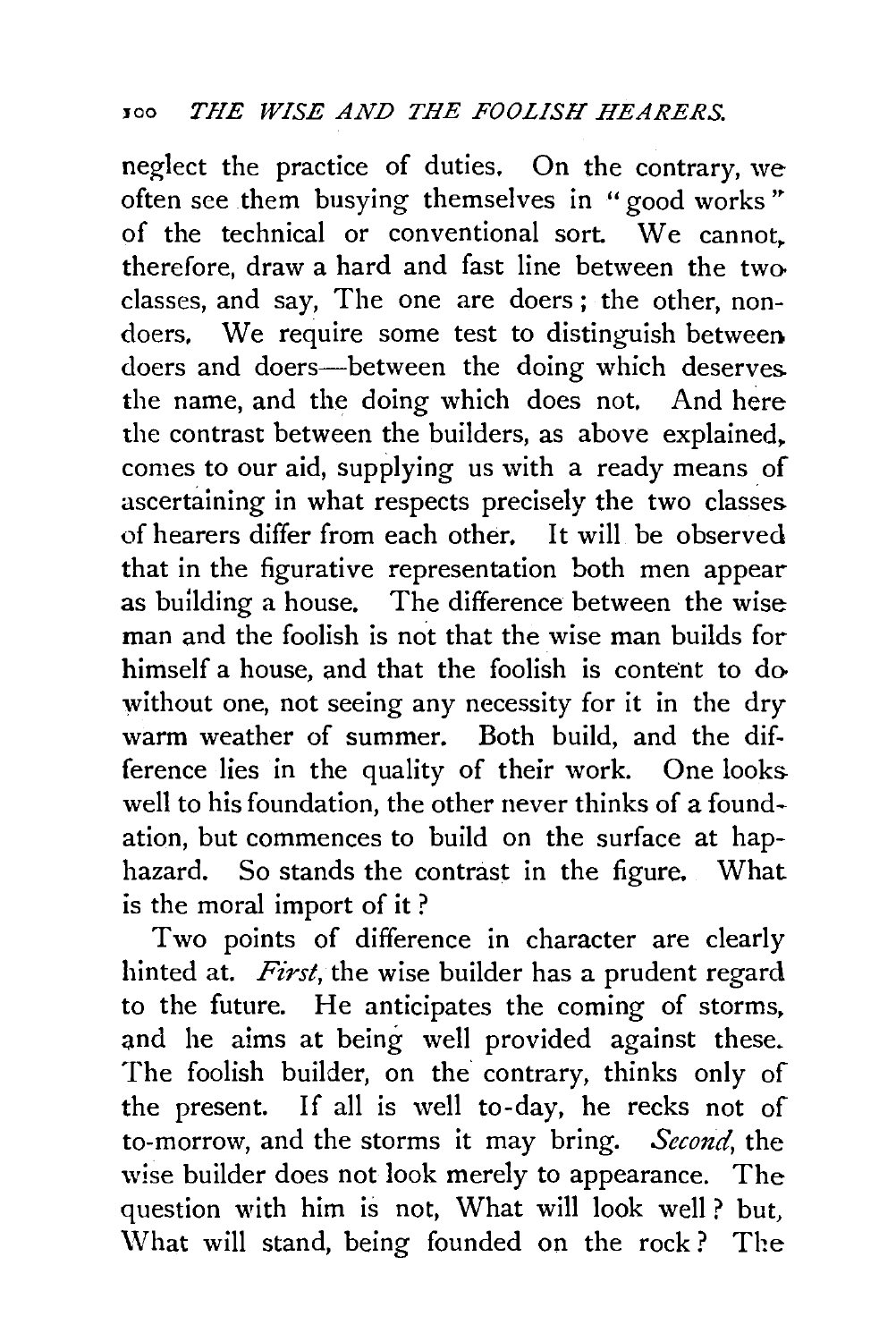foolish builder, on the other hand, cares for appearance -only. His house looks as well as another's, so far as what is above ground is concerned ; and as for what is below ground, that, in his esteem, goes for nothing.

Carrying these two distinctions with us into the spiritual sphere, we are supplied with the means of distinguishing very exactly between the genuine and the spurious professors of religion. Taking the latter of the two distinctions first, the two classes of men differ thus : the spurious look only to what is seen, the outward act; the genuine look to what is not seen, the hidden foundation of inward disposition, the heartmotive, out of which flow the issues of life. The outward acts of both may be the same, but the motive of the one is love of goodness, that of the other is vanity. Both pray ; but one prays by preference in secret, his care being, not to be known as a praying man, but to -obtain the boon he asks of Heaven; the other prays by preference at the corner of the street, his aim being, not to obtain the favour of God, or the thing he seems to desire, but to get credit for a devotional spirit. Both \_give alms ; but one from love and pity, with shamefaced modesty ; the other from ostentation, not sympathizing with the poor, but seeking a reputation for philanthropy.

Thus far the doer of Christ's sayings is the man who in all conduct attaches supreme importance to motive and disposition ; and the non-doer, the man who is not concerned to be right in heart, but regards -only the visible part of morality, the external deed.

But another equally marked distinction between the genuine and the counterfeit disciple is to be found in their respective attitudes towards the future. The one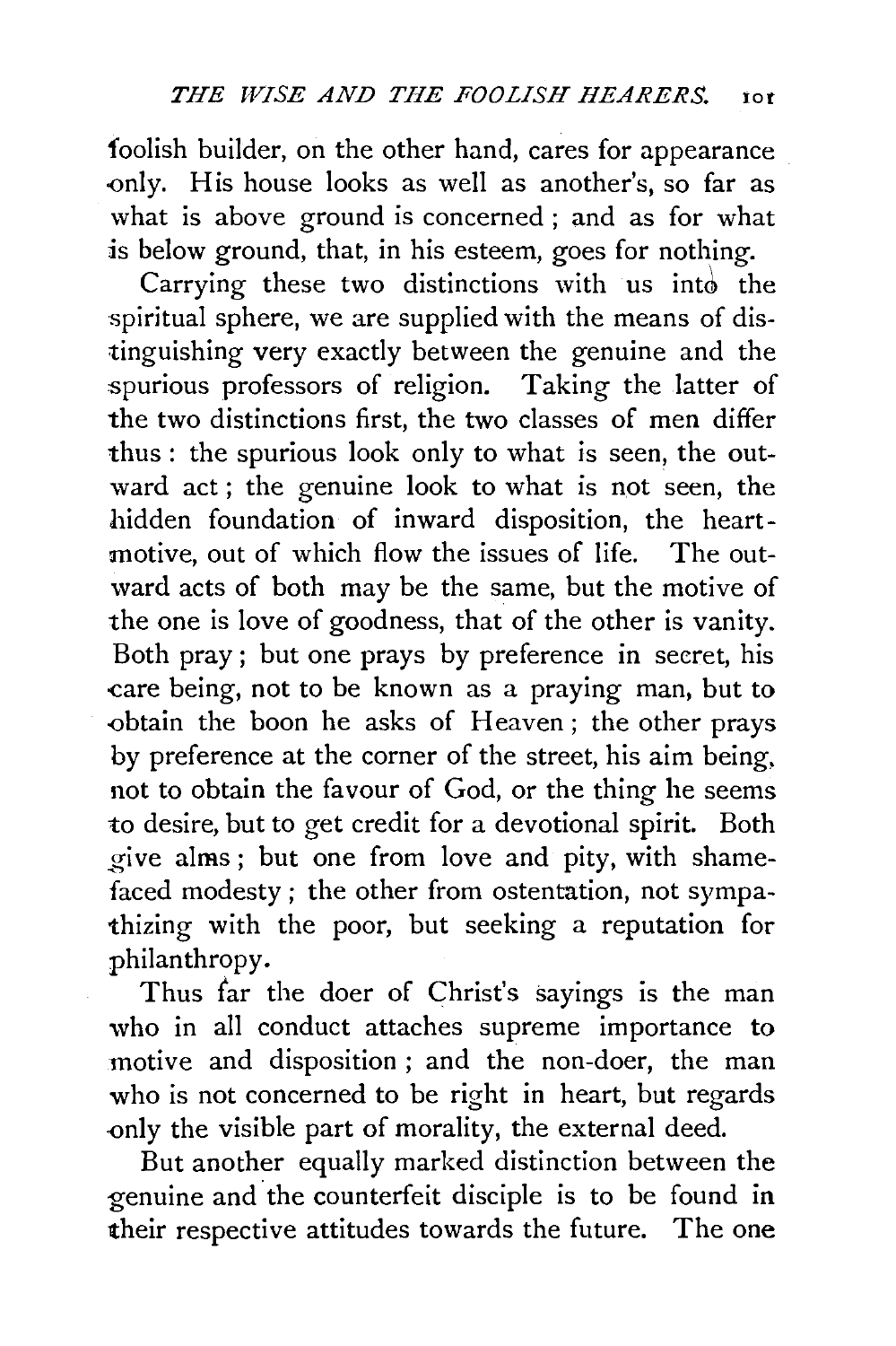has forethought, the other has none ; the one thinks of to-morrow, and the trials it may bring ; the other thinks only of to-day, and its bright sunshine. The one counts the cost when he thinks of becoming a Christian; the other receives the Word with joy, leaving out of view the responsibilities and difficulties, the "tribulations" he is likely to encounter in the career on which he is entering. Not much is said of this distinction between the true citizen of the kingdom and the false in the course of the Sermon on the Mount, the great matter insisted on throughout being sincerity. But though forethought, counting the cost, is little emphasized in the body of the discourse, it gets due attention in the close. Why does the Preacher refer to the storms that will come, if not to suggest the necessity of keeping them duly in view ? He says in effect, See that your religion be such as will stand the test, for a testing time will come. Regard to the testing time, therefore, must be an attribute of genuine piety. It may be said, Sincerity will always stand the test ; therefore it is enough to be sincere. But the question is, Does not forethought enter as an element into sincere character? Or, to put it the other way, Is not the want of forethought an essential characteristic of spurious religious character? It certainly is; for the man who has regard only to appearances, would never profess religion at all if he considered the future. He acts from impulse, imitation, and fashion ; and the use of religion as a stay in temptation and trouble is not in all his. thoughts. Hence we understand why Christ so often presented the difficulties of the spiritual life to the view of those offering themselves as disciples. It was his way of ridding Himself of counterfeit discipleship, ori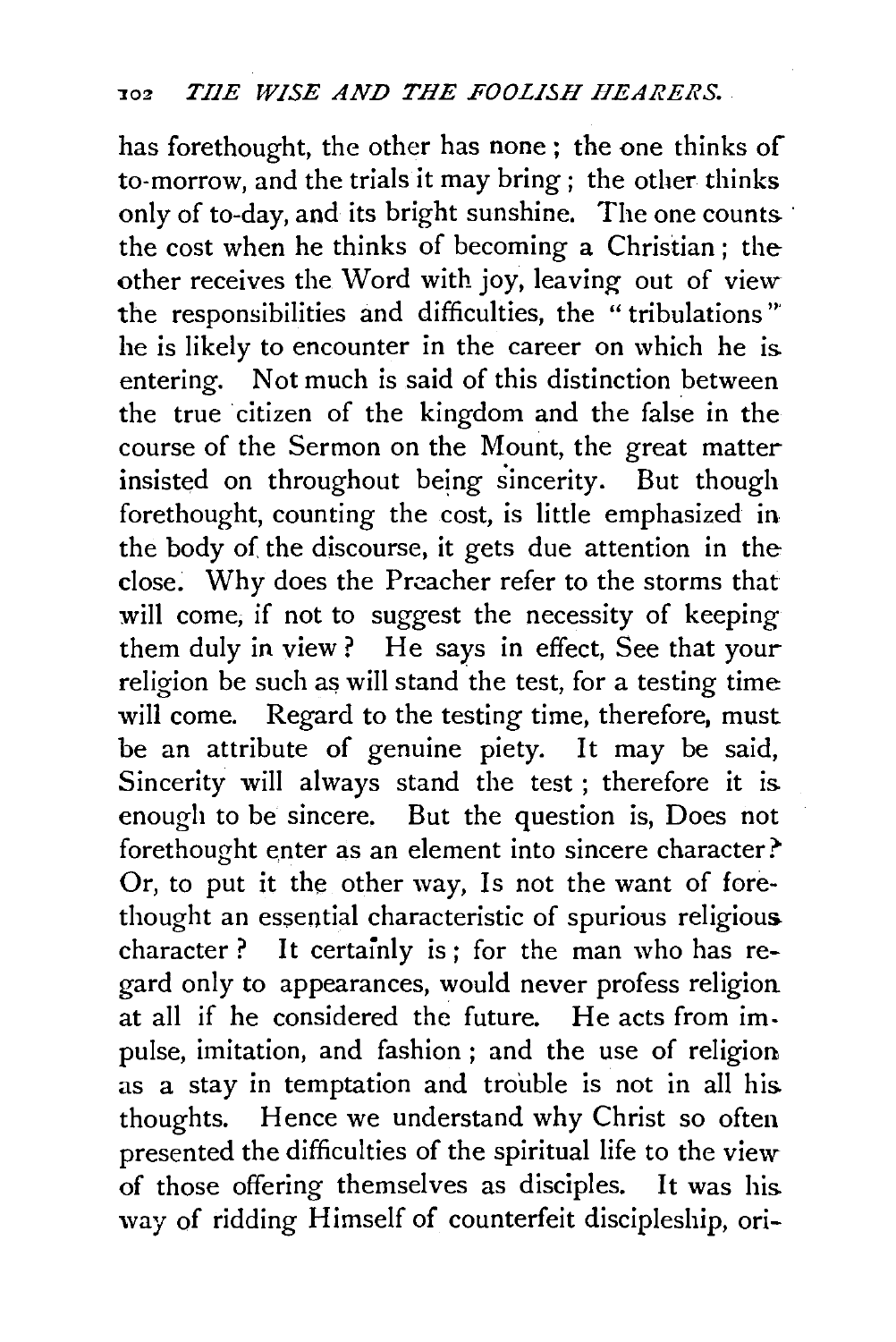ginating in by-ends or thoughtless sentiment, and of securing that his circle of followers should include only men whose religion was an affair, not of sentiment alone, but of reason and conscience-of reason looking well before and after, and of conscience realizing seriously moral responsibility.

3. We have thus ascertained the distinctive characteristics of the two classes of hearers. But it is one thing to discriminate between these two classes on paper, another thing to discern and judge between them as existing in real life. Judging who is the genuine man, and who is the counterfeit, is a difficult and delicate task. We can only judge from appearance; and, judging from appearance, we run a risk of thinking the pretender the better man. For *he*  looks to appearances; he makes appearance his study. Therefore I should not be surprised were his house to appear the finer of the two, so that men should say, looking at it, What an elegant structure, compared with that other building which looks so plain and unadorned! False disciples often gain golden opinions, when true , disciples, with their faults all on the surface, are of little account.

Who then is to decide as to the merits of the two builders? The Divine Preacher, with true insight into the state of the case, replies, The elements. The rain, the winds, and the floods, are the infallible judges of the builders and their work. The house built on the rock is described as successfully enduring the trial : "it fell not, for it was founded upon a rock." The house built on the sand is represented as tumbling down in utter ruin under the trial : " it fell, and great was the fall of it." The rock-founded house, whatever its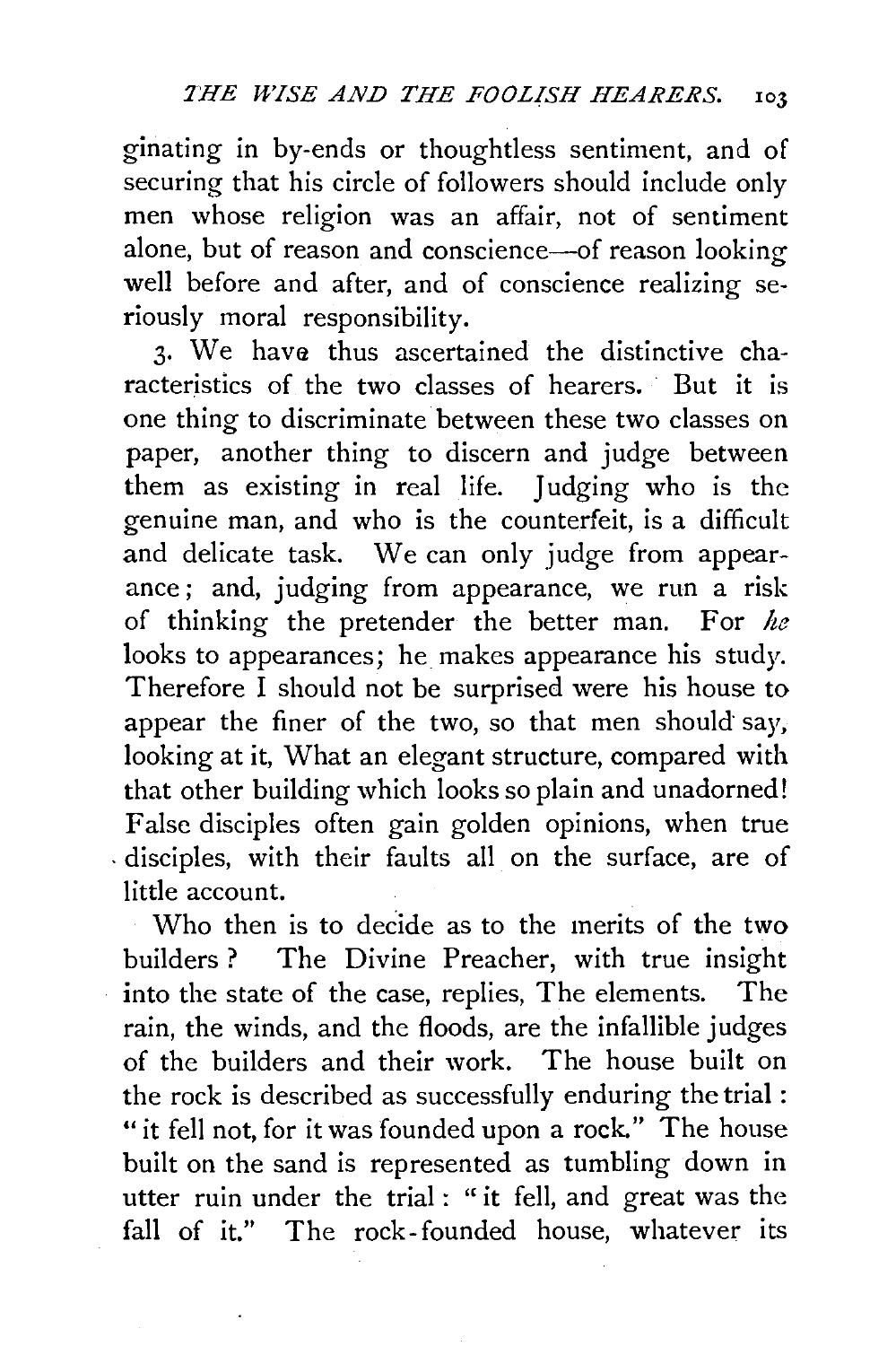faults apparent above ground, is thus manifested to be genuine ; and the house built on the sand, with all its attractions, is manifested to be spurious. The elements in the metaphor represent generally times of severe trial, the judgment-days which overtake men even in this world occasionally, and in which many fair edifices of religious profession go dowh. The forms in which the trial may come are very diverse. There are trials by outward calamities, trials by religious doubt, trials by sinful desires, trials in business, by commercial crises and the like; trials by tribulations, such as overtake professors of religion in evil times. The thing to be laid to heart is that trial, in one form or another, is to be expected. It will come. And another thing should be remembered: the crisis that is to try us may come suddenly, leaying no time for preparation, no time for saving one's ·household furniture, barely time to save one's own life. Speaking of such a crisis in another discourse, Jesus said, "Then let them which be in Judæa flee to the mountains. Let him who is on the housetop not come down to take anything out of his house. Neither let him who is in the field return back to take his clothes." $I$  The suddenness with which the visitation of judgment may come is graphically depicted in these words of our Lord which we have been studying-the very abruptness of the style suggesting the idea of a thunder-storm suddenly arising among the hills, whence rivers take their rise, after a long period of summer heat and drought. "Descended the rain, and came the floods, and blew the winds." *z*  Black clouds gather ; lightnings flash ; thunder rolls;

<sup>&</sup>lt;sup>2</sup> Matt. xxiv. 16–18.<br><sup>2</sup> Kariβη ή βροχή καὶ ήλβον οι ποταμοί καὶ ἔπνευσαν οι ἄνεμοι.--Matt. vii. 27.